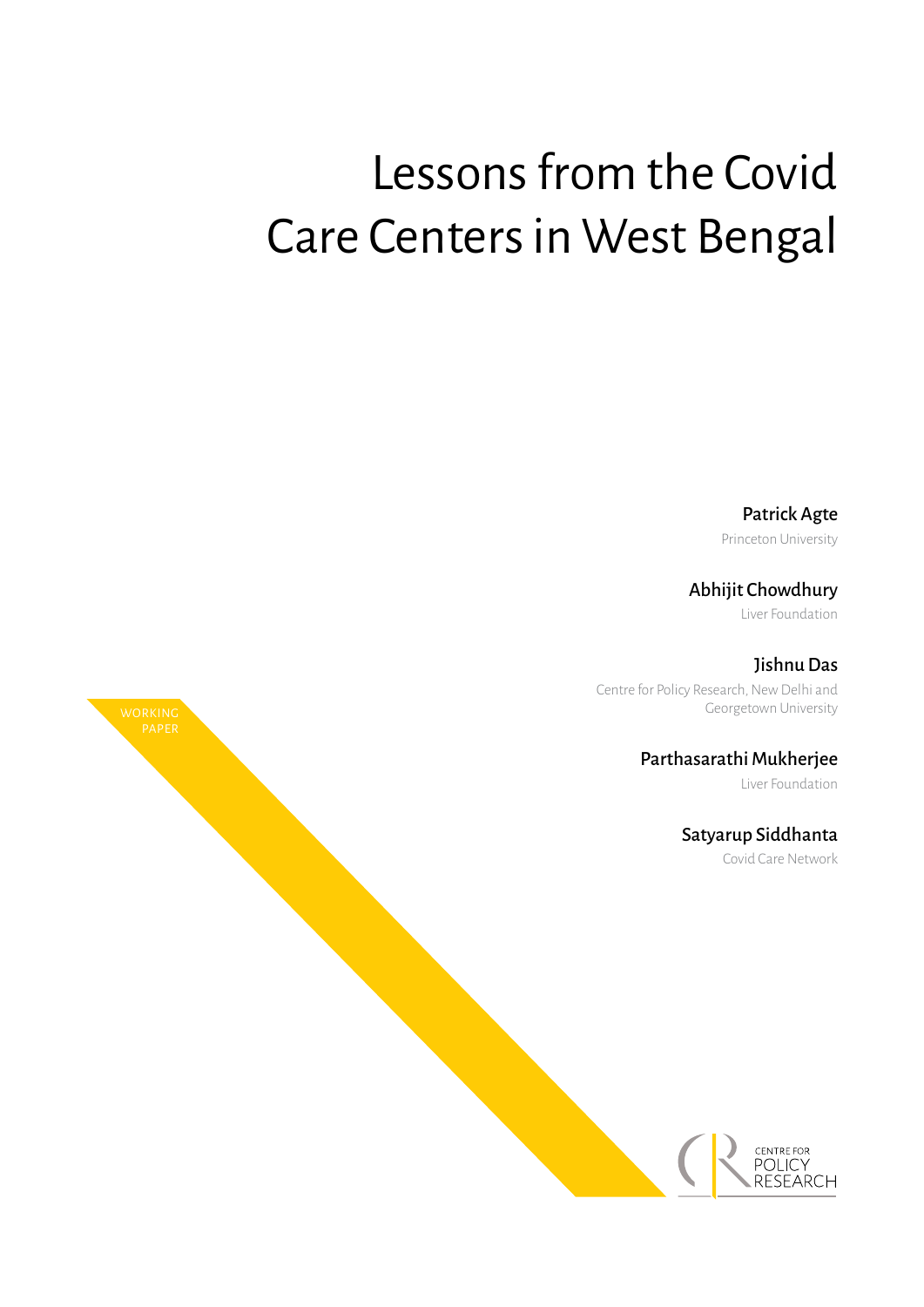## **SUMMARY**

With the continuing emergence of Covid-19 variants, there is underlying concern in all countries, including India, that another surge will occur in the coming months. In case of a surge like that experienced with the Delta variant, a strategy that deserves further attention for the provision of care in rural areas is the use of off-hospital sites for patients who are not severely ill. We discuss one such effort from the state of West Bengal, the lessons from which may be relevant for the management of surge cases for generalized pandemic planning.

In March 2021, India experienced a large surge in Covid cases and the spike in patients led to a shortage of hospital beds and oxygen cylinders around the country. Following a notification by the Ministry of Health and Family Welfare that allowed organizations to set up care centers for the treatment of Covid-19 patients outside the hospital setting, the Liver Foundation and the Covid Care Network established eight Covid Care Centers in rural West Bengal. These centers were operational between May 2021 and September 2021, which coincided with the post-peak phase of the second Covid-19 wave in India. This report describes the project, summarizes the performance of the centers, and discusses the challenges faced during the project. We conclude that temporary facilities like the Covid Care Centers can be a viable option to provide urgent care during health emergencies.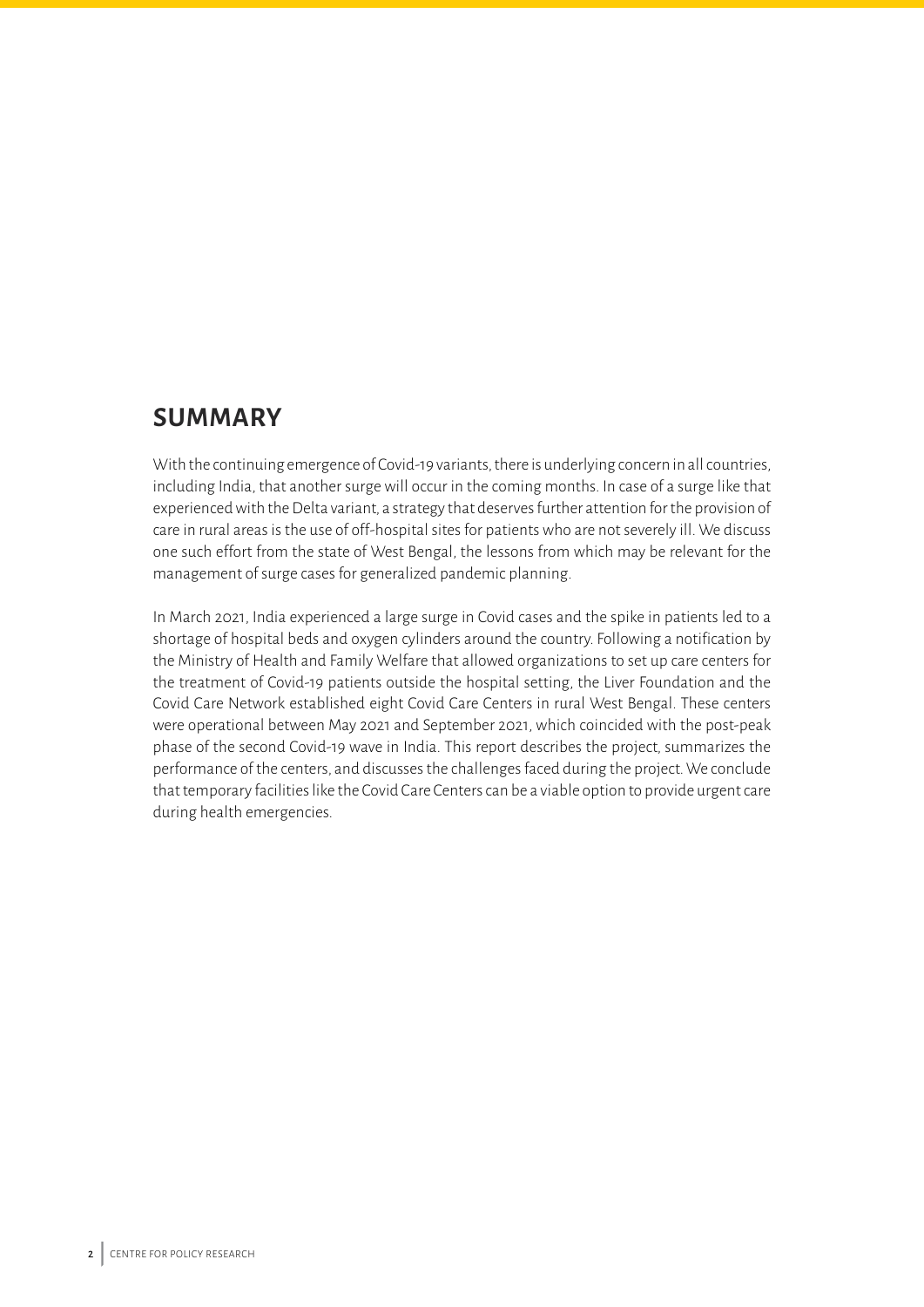## INTRODUCTION

India was hit by a devastating second Covid wave in March 2021 and in West Bengal, official daily infections peaked at 20,846 on May 14. Shortfalls in hospitals and oxygen cylinders in West Bengal and other regions led the the Ministry of Health and Family Welfare to issue an order on May 8 that allowed the establishment of temporary healthcare facilities called Covid Care Centers.<sup>1</sup> Covid Care Centers could offer care to patients with milder forms of Covid-19 outside the hospital setting.

Based on this order, the Liver Foundation and Covid Care Network established eight Covid Care Centers in peripheral regions of West Bengal in May and June 2021 to increase accessibility and provide care to Covid-19 patients in the rural areas of the state.<sup>2</sup> The aim was to provide a center for care that acted as a bridge between care at home and care at the hospital. If these centers could improve the management of the illness at earlier stages, it would decrease the demand for hospital beds, which can then be reserved for those who need it the most. On the other hand, by providing a higher level of monitoring and care than what is available at home for most patients, these centers could stabilize moderately infected patients, with the possibility of triage to a central facility if necessary.

While we understand that similar models were used throughout the country (for instance, in Delhi, oxygen was being provided to patients by Gurudwaras), there is little systematic data currently available that allow public health experts and governments to understand (a) the programmatic and operational details of such a model and (b) if the model presents a viable option in the case of emergencies. Using the exceptional data that the Liver Foundation maintained on every patient who was brought to one of the Covid-care centers, this report summarizes the lessons learned from the first two months of operation of the Covid Care Centers. It is based on the anonymized records of 113 patients who were admitted during this time and their ultimate outcomes. As we will show, a key insight of this project is that the management of many patients can be shifted to providers with basic training and infrastructure outside the hospital setting.

## Operational Details: STAFFING AND INFRASTRUCTURE

The eight Covid Care Centers that we examined were located in six districts of West Bengal. Locations were identified based on an initial assessment study in which the Liver Foundation identified need based on the number of active Covid-19 cases, the number of oxygen-equipped beds at the government hospital, and the distance to the government hospital. Four centers were located in towns since most Covid-19 cases occurred in urban areas. Four additional centers were set up in rural areas that are located more than 10 kilometers away from the nearest PHCs to ensure that remote communities also have access to necessary

care. Appropriate buildings were found with the help of local authorities.

Each center was operational 24/7 and consisted of an average of 20 hospital beds. The facilities were stocked with a minimum level of lifesaving drugs (see Appendix 2). Oxygen supply was ensured through the use of concentrators bought from a private company. B- and D-type medical oxygen cylinders were also bought from a private company. The clearance to operate the centers was obtained from the Chief Medical Officer of Health of each district.

<sup>1</sup> The shortfalls in hospitals and oxygen cylinders in West Bengal are documented in several newspaper articles, including Yengkhom, S. (2021, April 27). Covid-19 in West Bengal: More beds freed but fall short of demand spike, Times of India. [Hyperlink;](https://timesofindia.indiatimes.com/city/kolkata/more-beds-freed-but-fall-short-of-demand-spike/articleshow/82263817.cms) Yengkhom, S. (2021, April 27). West Bengal: Control room to infuse life into oxygen supply to hosps. Times of India. [Hyperlink](https://timesofindia.indiatimes.com/city/kolkata/control-room-to-infuse-life-into-oxygen-supply-to-hosps/articleshow/82263822.cms); Das, M. (2021, May 17). Bengal 'yet to touch Covid peak' but Kolkata is already running out of hospital beds. ThePrint. [Hyperlink](https://theprint.in/health/bengal-yet-to-touch-covid-peak-but-kolkata-is-already-running-out-of-hospital-beds/658594/).

<sup>&</sup>lt;sup>2</sup> See Appendix 1 for more details on the implementing organizations. The project was funded by the Association for India's Development, BSE Limited Bandhan, the SBI Foundation, the West Bengal Industrial Development Corporation, Oak Foundation and Friends of Liver Foundation, West Bengal.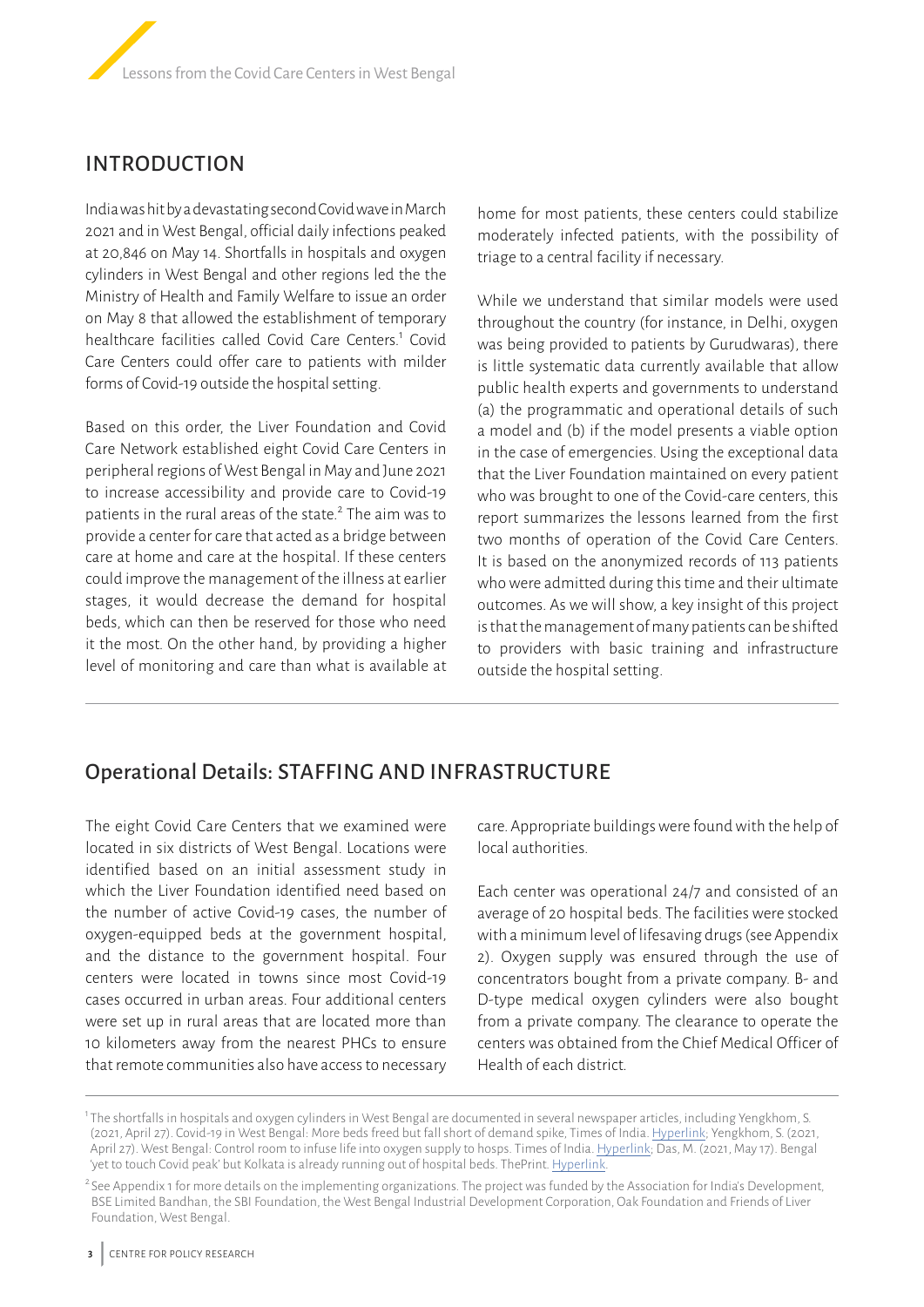

A DM Pulmonologist acts as the nodal medical officer and oversees all Covid Care Centers. Each center is then led by a registered MBBS doctor. He is assisted by a technical health worker who is drawn from the local informal healthcare sector and who assists with the handling of the oxygen. The rest of the staff typically consists of two nurses (preferably one male and one female), one housekeeper, and a floor manager per shift. A shift is between 8 to 12 hours long. The staff was hired through personal connections with the support of the local health administration. The salary structure is based on the local market rate and 40 hours of work per week.

The floor manager is responsible for registering new patients. A positive Covid test result is required for admission. If the patient has not taken a Covid test, he is stabilized and then referred to the nearest testing facility. Since the centers are designed to handle moderately infected patients, patients with oxygen saturation below 90 at arrival are not encouraged. However, doctors have the discretion to accept patients that do not meet these criteria in special situations. After registration, a bed ticket is issued and a bed is assigned to the patient. All services are provided free of charge.

All staff members attended a one-day training to learn about protocols. The training was led by the MBBS doctor in charge of the center and covered multiple topics, including patient admission, waste disposal systems, and housekeeping. An important component of the training was designed to help the support staff overcome the stigma of handling Covid patients. Since most nurses and technical health workers were already experienced and knew how to handle patients in general, the one-day training was sufficient to ensure that they can provide the necessary care to Covid patients with mild symptoms. As a concrete example, it requires less than 15 minutes of training to learn how to use oxygen concentrators that can deliver low-flow oxygen to critical patients.

Awareness of the Covid Care Centers was spread through word of mouth, including social media. The local administration and volunteers knew about the facilities. Most patients come directly to the centers after experiencing symptoms and having a positive Covid test.

## PERFORMANCE

The eight Covid Care Centers admitted a total of 113 patients between 18th May and 5th July 2021. The Liver Foundation digitized discharge information for 92 of them. 9 patients were still in care as of July 5. Discharge information for 12 patients is missing.<sup>3</sup> Among the 92 patients with discharge information, we have the full (daily) patient history for 79% of patients and at least 80% of the patient history for 97% of patients.

Most of the patients were treated by the centers in Siliguri (40) and Burdwan (35). The center in Dayapur only saw one patient and the center in Labhpur admitted none. Both of these centers were set up late and there was no demand when the facilities

became operational. Their staff was then ordered to be on standby in case the number of Covid cases was increasing again. Figure 1 shows the number of patients per day for each Covid Care Center. The number of cases peaked at the beginning of June. The highest number of patients in a center was 15.

58% of the patients were female and the average age was 54 years. The patients came from 28 different PIN codes, showing that the centers had large catchment areas and did not just attract nearby patients. At admission, the most common pre-existing conditions were diabetes (9%) and hypertension (7%). 13 patients arrived with critically low SpO2 levels (<90%).

 $3$ We confirmed with the field staff that none of the patients with missing information has died.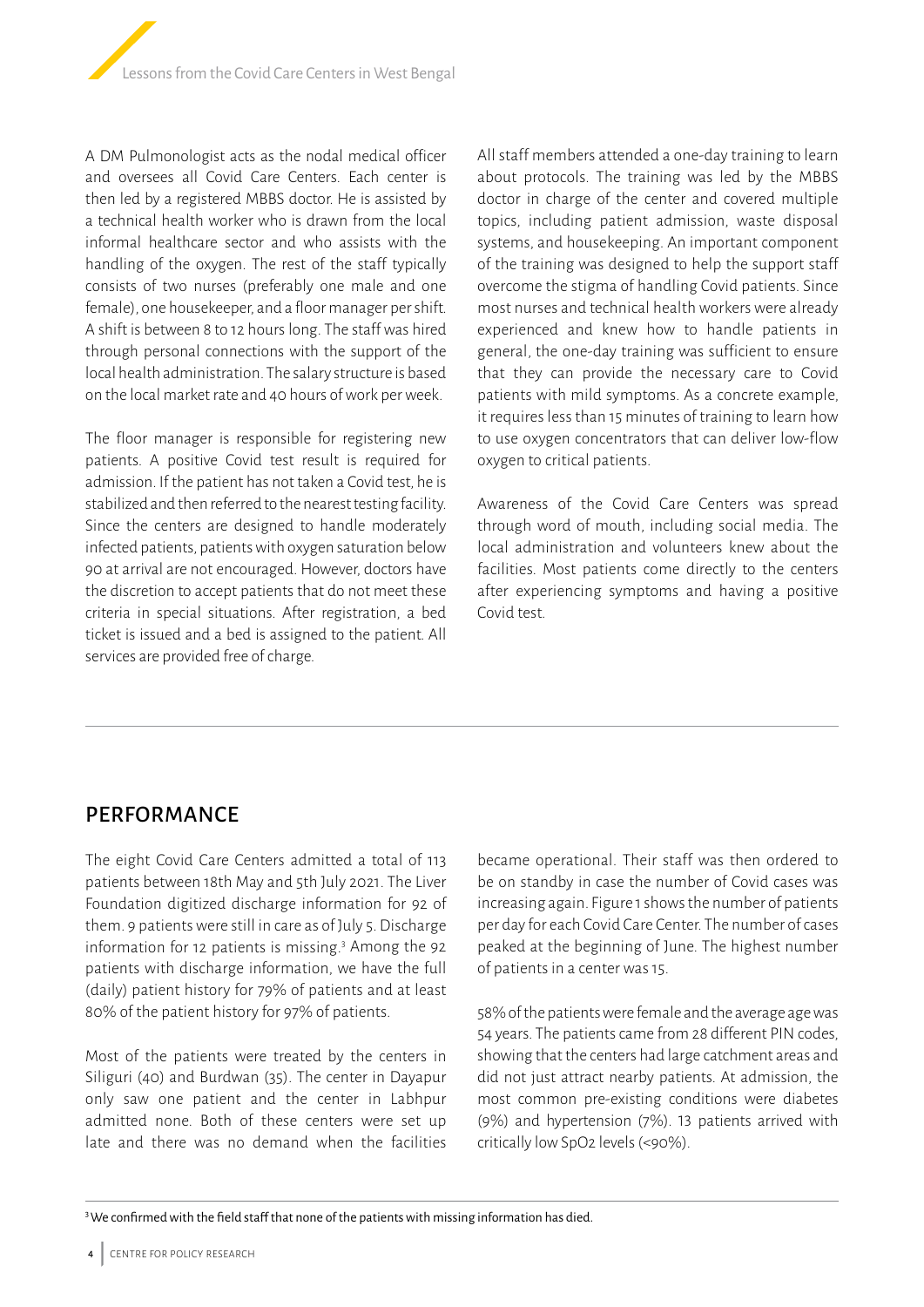





Notes:Each line corresponds to one Covid Care Center. Labhpur is not shown since the facility admitted no patients. The data only includes patient-days for which we have complete information.

The average length of stay was 7 days (see Figure 2 for the full distribution). The vast majority of patients (82%) were normally discharged, showing that the Covid Care Centers can be effective in providing care to patients with mild symptoms. The remaining patients were either referred (16%) or made self arrangements (2%). We do not observe any patient deaths. Out of the 13 patients that arrived with critically low SpO2 levels, 8 could be stabilized at the Covid Care Centers and discharged in good condition. The remaining 5 patients were referred to other facilities.

Figure 3 shows SpO2 levels over the patient's length of stay. Each line corresponds to the trajectory of one patient. The thick grey line shows the average. Day 1 represents SpO2 levels at admission. For the other days, SpO2 levels were measured while the patient was connected to the oxygen concentrators. The figure shows that the Covid Care Centers managed to even stabilize patients with low levels of oxygen at admission. When two patients experienced deteriorating health (shown in red), they were referred to other facilities.



#### FIGURE 2: Histogram of Patient Length of Stay

NOTES:Figure excludes patients with missing discharge information that were not still in hospital care as of July 5.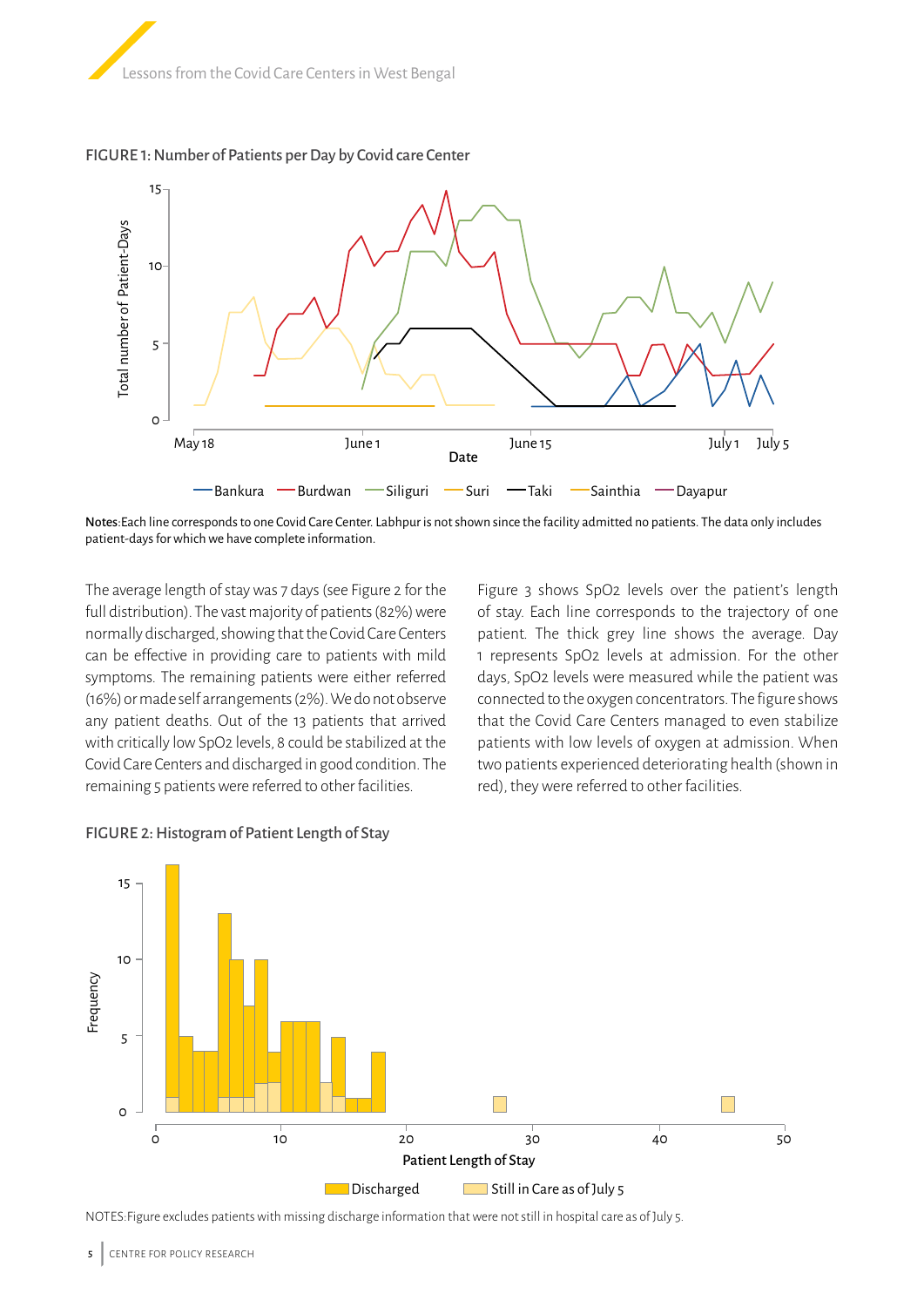





NOTES: Each line represents the trajectory of one patient. The thick grey line shows the average. Three patients with SpO2 levels below 80 at admission were treated. They were stabilized and discharged in good condition after 8, 12, and 14 days, respectively. Two patients experienced declining SpO2 levels during their stay (shown in red). One of them was referred to the North Bengal Medical College & Hospital and the other patient was discharged and recommended to receive chest physiotherapy and to use an Incentive Spirometer.

Even though the centers were not designed to treat patients who were severely ill, in some cases there were few alternate options. Two case studies that illustrate that type of care that could be provided are as follows.

CASE-REPORT 1: A 70-year old woman was admitted to Bankura Covid Care Center with a positive Covid diagnosis and mild fever for 5 days. Apart from this, the patient was vomiting multiple times. At admission, the patient had a pulse of 80 beats per minute, a SpO2 level of 94% in room air, and a body temperature of 100°F. The primary challenge was that the patient was disoriented and had low levels of Na+ (113) and K+ (1.63) in her blood. The doctor diagnosed her with Covid pneumonia with electrolyte imbalance. The patient was managed with a 3% NaCl injection, a KCl injection,

a potklor syrup, and common salt for her electrolyte imbalance. After five days, the patient was discharged in clinically good condition, including a correction of her electrolyte imbalance.

• **CASE-REPORT 2:** A 62-year old woman with a positive Covid diagnosis was admitted in critical condition in Birbhum Covid Care Center. She was undernourished and diabetic. At admission, the patient had a pulse of 95 beats per minute and an SpO2 level of 94% in room air. She was provided with saline, soluble insulin, glargine, multivitamin, Co-amoxycla, budesonide, Ivermetrol, and oxygen support. After ten days, the patient was discharged in stable condition with an SpO2 level of 99% without oxygen support.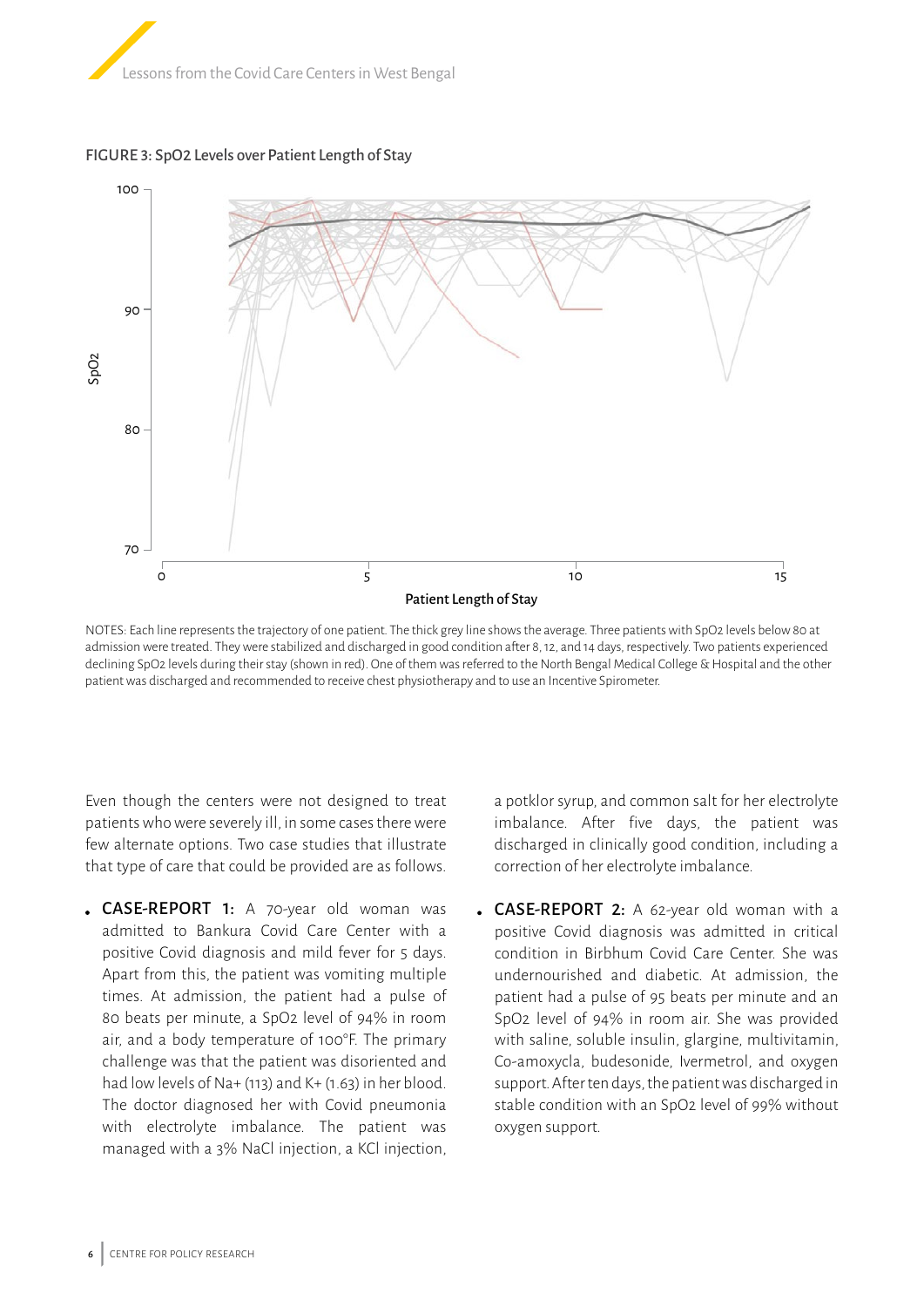

## CHALLENGES

One of the primary challenges that the Liver Foundation experienced was the time that it took – 7-12 days after a location had been identified – to set up the Covid Care Centers during the midst of the second Covid wave. Finding appropriate staff and equipment, including hospital beds, was one of the main reasons for delays. An overall shortage of equipment, including hospital beds, led to a surge in prices, making the installations more costly. Due to the delays, some of the facilities only became operational after the second Covid-19 wave had abated. These experiences emphasize the importance of creating sufficient capacity before an outbreak to ensure that the healthcare system is not overwhelmed. For this reason, the Covid Care Centers remained operational despite low caseloads between July and September to ensure that the facilities are prepared in the event of another outbreak.

Another challenge that was frequently mentioned by field staff was the lack of advanced medical equipment at the Covid Care Centers. While the care at the facilities ascribed to the highest ethical standards and scientific knowledge, it is important to acknowledge that these will never become institutions that can provide top-ofthe-line care. They are only designed to provide relief for moderately infected cases and more severe patients

need to be referred to higher-level facilities. These limitations can be frustrating at times for field staff but the Liver Foundation's approach, which we endorse, was that it is important to keep the focus on basic healthcare services to ensure a sustainable operation of the facilities.

A final challenge was the collection of real-time monitoring data. Each Covid Care Center maintains patient charts on paper. An example of a patient chart form is included in Appendix 3. The form collects information on general patient characteristics as well as daily health measures, including SpO2 levels. The field staff was then asked to digitize the updated information on the patient charts daily using google forms. While we managed to digitize most of the patient data in the end, lack of internet and technical expertise led to delays in collecting real-time digital data. During peak times, alternative approaches to digitizing data might be preferable. For example, field staff could send a photo of the patient chart form once it is completed to a central staff member that is responsible for digitizing the information. This information could be supplemented with daily aggregate information on the daily occupancy rate of each facility through the floor manager.

## **CONCERNS**

In this section, we address potential concerns about the efficacy of the Covid Care Centers.

#### *1. Should patients not go to a government hospital instead?*

As mentioned above, the centers were strategically placed in locations that were far away from existing government hospitals. Proximity to patients was important to ensure that patients receive urgent care. Our performance data also show that moderately infected cases can be handled at temporary health

facilities without adverse health outcomes since they mostly require routine procedures.

The Covid Care Centers also acted as a backup option in case of capacity constraints at government hospitals. For example, there was an instance in which a nearby government hospital that relied on an oxygen plant referred patients to our Covid Care Centers after facing technical issues with their plant. We believe that close cooperation between government hospitals and any temporary facilities is important to ensure optimal levels of care for patients.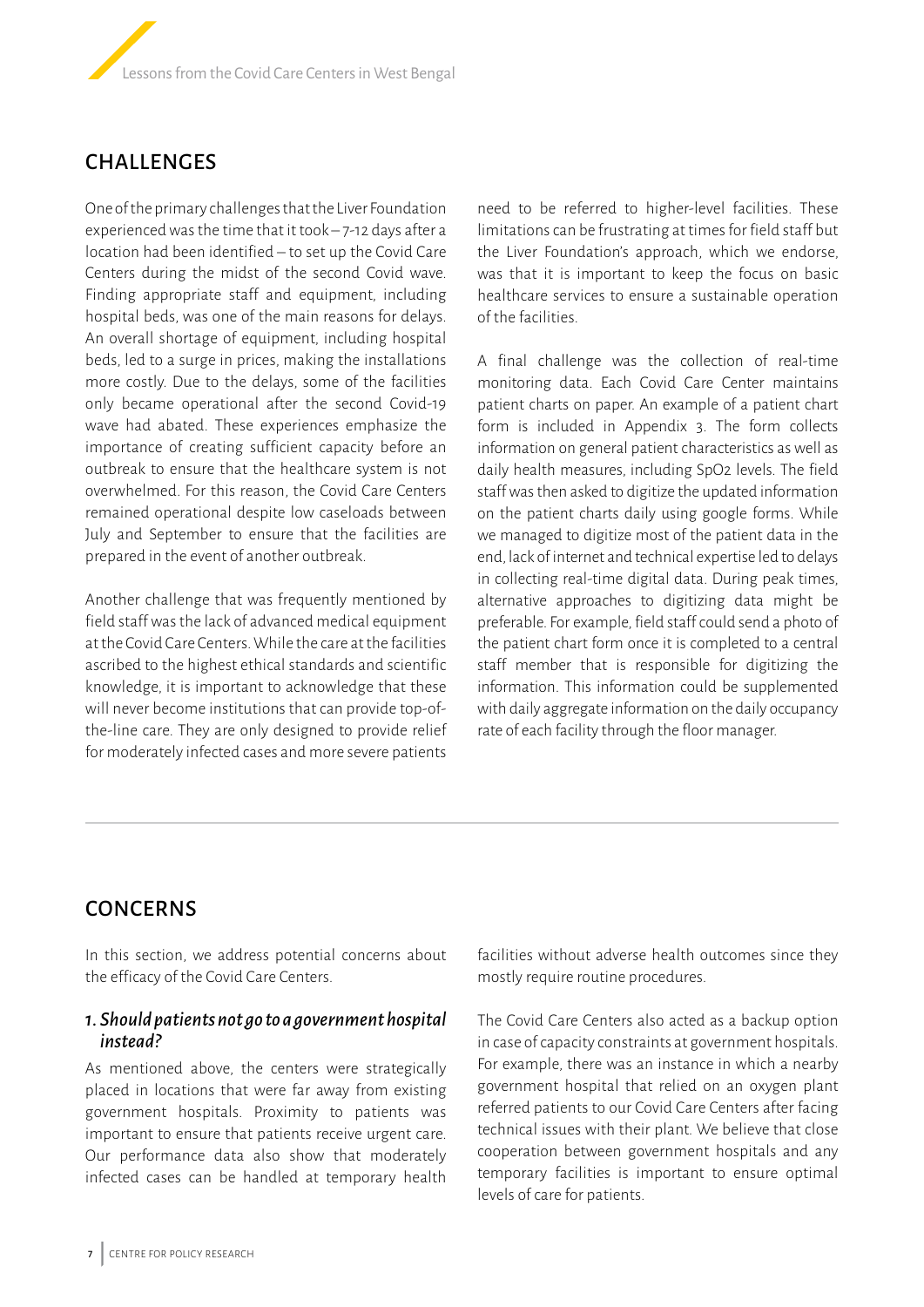#### *2. Should the staff and oxygen not be allocated to a government hospital instead?*

Staff was hired with the support of the local administration and local organizations. The Liver Foundation took care that we did not take away existing staff from government hospitals. Most government hospitals in West Bengal did not experience staff shortages at the time and there were enough excess healthcare workers to choose from.

Oxygen was obtained from the private market. Unlike other places in India, West Bengal experienced a shortage in oxygen cylinders but not an overall shortage of oxygen during the second Covid-19 wave. We addressed this problem by using concentrators instead of cylinders to ensure oxygen supply. Government hospitals also had sufficient storage of oxygen (excluding technical issues as mentioned above).

#### *3. How to avoid mission creep?*

Mission creep is defined as the graduated expansion of an intervention beyond its original scope. The Liver Foundation tried to avoid this problem by keeping a strict focus on the health care services that are offered

at the Covid Care Centers. When seriously ill patients arrived and demanded e.g. antifungal medicines, the staff referred them outside instead of trying to solve these problems themselves. Treating these conditions would have meant that the centers needed to significantly expand their capabilities. The Liver Foundation experienced situations in which it thought about adding blood tests, X-rays, or CT scans to its healthcare services, but decided against that in the end to keep the focus on routine Covid-19 services.

The Liver Foundation was also committed to only operate the Covid Care Centers on a temporary basis. On 1st October 2021, the staff was released and the oxygen cylinders returned. At the point of writing, the Liver Foundation proposed that the remaining infrastructure of the centers will be kept to provide care in emergency situations (e.g. during cyclones). Alternatively, the remaining infrastructure and equipment will be donated to PHCs and charity hospitals. For two centers, it was also requested that the government converts them into permanent PHCs since they are 15-20km away from any existing public facility. These PHCs could either be run by the local government or with the support of the Liver Foundation.

## COST ANALYSIS

Appendix 4 shows the expenses for two typical patient trajectories. Expenses vary based on the severeness of the patient's condition. Average daily costs per patient range in these examples between Rs. 1,423 and Rs. 1,621, excluding room rent. The main cost factors are medicines, oxygen provision, laboratory costs, and staff charges. By comparison, the hospital rate per day of admission for a Covid patient with moderate sickness in a non-NABH accredited hospital in Delhi is Rs. 8,000, including bed, food, and doctor visits.4 While we acknowledge the limitations of these cost comparisons, we treat them as suggestive evidence that the Covid Care Centers are a cost-effective approach to provide care to moderately infected patients.

<sup>4</sup>Nair, S. (2020, July 22). COVID-19 treatment: From affordable public hospitals to expensive private care, what it costs to treat a patient in India. Firstpost. [Hyperlink](https://www.firstpost.com/health/covid-19-treatment-from-affordable-public-hospitals-to-expensive-private-care-what-it-costs-to-treat-a-patient-in-india-8623421.html).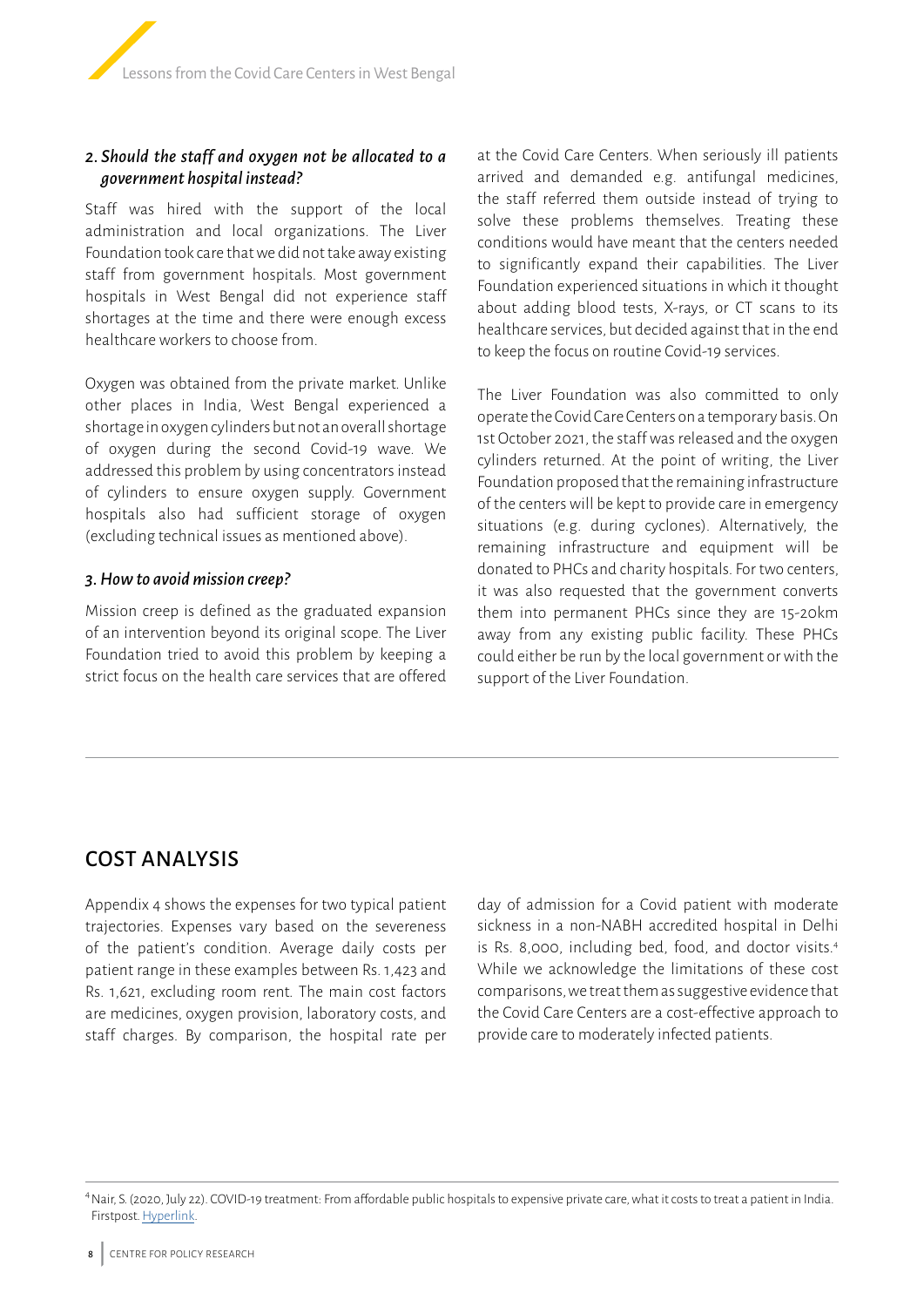## **CONCLUSION**

This report summarizes the preliminary performance of eight Covid Care Centers in West Bengal. We interpret the results as evidence that temporary facilities can successfully contribute to the fight against the Covid pandemic. Our data suggests that these facilities are a cost-effective approach to handle moderately infected patients. The Covid Care Center in Bankura even received 25 direct referrals from government facilities after the reporting period, showing that the centers do not work in isolation but are complements to the existing healthcare system. Guidelines and funding for the establishment of similar facilities in other locations across India can help ensure that our healthcare systems are prepared for the next health emergency.

# **APPENDIX 1:**  Implementing Organizations

The Liver Foundation, West Bengal - LFWB (www.liverfoundation.in) is a not-for-profit organization working in public health and broad human development areas since 2006. It was conceptualized by clinicians, researchers, activists, and academicians who felt the need of raising awareness regarding liver and gastrointestinal health in the rural and urban communities. In the last 15 years, LFWB has devoted itself to community health awareness, clinical and public health research, healthcare-related infrastructure and skill development, and social support. It has been a Department of Scientific and Industrial Research (DSIR) recognized Scientific and Industrial Organization (SIRO). It has strengthened the capacity of the rural healthcare system by setting up primary healthcare centers in rural areas like Massanjore in Dumka, Nagari in Birbhum, and Purulia as well as by training rural informal healthcare providers, the backbone of the rural healthcare system. This work ensures that rural communities receive better primary and referral care. It has developed the first single specialty tertiary care hospital in Eastern India for liver and GI health – Indian Institute of Liver and Digestive Sciences (www.iilds.in) - through a philanthropic donation in 2016 and initiated a nursing training institute – Chandrakant Institute of Nursing & Health Science - in 2020. IILDS is a Covid care facility now.

The Covid Care Network (CCN, www.covidcarenetwork.org), is another non-profit organization that carries out community-linked services, a helpline, supplies, and almost every potential area that serves people with Covid.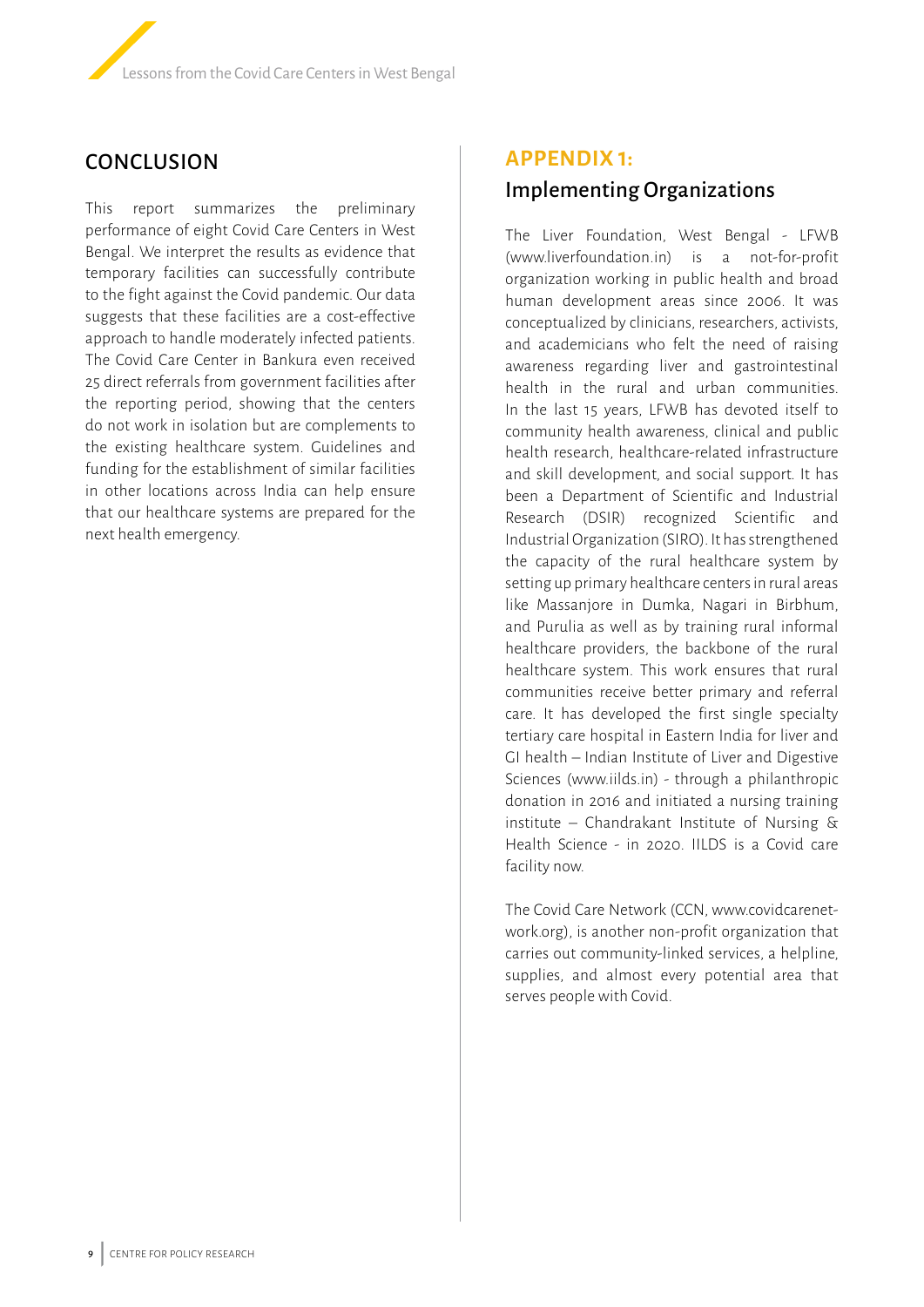

# APPENDIX 2: List Of Essential Medicines

| <b>SLNO</b>    | <b>PRODUCT NAME</b>                             |
|----------------|-------------------------------------------------|
| 1              | SYRINGE10ML                                     |
| 2              | SYRINGE 5ML                                     |
| 3              | <b>SYRINGE 2ML</b>                              |
| $\overline{4}$ | EXAMINATION GLOVES                              |
| 5              | NASAL CANNULA                                   |
| 6              | <b>I.V SET</b>                                  |
| 7              | <b>THERMOMETER</b>                              |
| 8              | NEBULIZER MACHINE                               |
| 9              | <b>B.P MACHINE</b>                              |
| 10             | INTRACATH 20 NO                                 |
| 11             | <b>INTRACATH 22NO</b>                           |
| 12             | <b>GLUCOMETER(CBG MACHINE)</b>                  |
| 13             | CBG TEST STRIP (100)                            |
| 14             | <b>CBC NEEDLE</b>                               |
| 15             | LEVOLIN RESPULES 0.63                           |
| 16             | <b>BUDECORT 0.5 RESPULES</b>                    |
| 17             | D 25% 100ml                                     |
| 18             | IV. PARACETAMOL 100ML                           |
| 19             | INJ TAZOFIC 4.5(PIPERACI+TAZOBACTUM)            |
| 20             | TAB IVERFIC 12MG                                |
| 21             | TAB. VIATRAN-CZ                                 |
| 22             | TAB. AZITHRAL 500MG                             |
| 23             | <b>FACE SHIELD MASK</b>                         |
| 24             | INJ DEXAMETHASONE                               |
| 25             | MICROSHIELD HANDRUB 100ML                       |
| 26             | NS 500ML                                        |
| 27             | D 5% 500ML                                      |
| 28             | COTTON 400GM                                    |
| 29             | PPE KIT                                         |
| 30             | FARO ACE SR-300 TABS (FAROPENAM)                |
| 31             | DOXTICIA-LB CAPSULE                             |
| 32             | Cutenox 40mg Injection                          |
| 33             | ORNOF(Ofloxacin (200mg) + Ornidazole<br>(500mg) |
| 34             | DELETUS D PLUS SYRUP                            |

| <b>SLNO</b> | <b>PRODUCT NAME</b>                    |
|-------------|----------------------------------------|
| 35          | MONTAIR LC TAB                         |
| 36          | P 650MG TABLET (PARACETAMOL)           |
| 37          | <b>ZINCOVIT TABLET</b>                 |
| 38          | STAMLO <sub>5</sub> TAB                |
| 39          | PACIFIC - VITAMIN C                    |
| 40          | MEDROL 4MG TABLET (Methylprednisolone) |
| 41          | PANPLUS 40MG TABLET (Pantoprazole)     |
| 42          | ZINC 50MG TABLET (ZINC ACETATE)        |
| 43          | <b>EMESET 4 TABLET</b>                 |
| 44          | MICROGEN HANS WASH 4% 500ML            |
| 45          | <b>FEMALE CAP</b>                      |
| 46          | OXYGEN MASK (ADULT)                    |
| 47          | <b>NEBULIZER MASK</b>                  |
| 48          | N 95 MASK                              |
| 49          | EXAMINATION GLOVES (MEDIUM)            |
| 50          | DECMAX 4MG TABLET (Dexamethasone)      |
| 51          | FACE SHIELD MASK                       |
| 52          | <b>FACE MASK</b>                       |
| 53          | <b>ONDEM 2ML</b>                       |
| 54          | GLANDPAN(PANTOPRAZOLE)                 |
| 55          | XONE 1GM INJECTION (CETRIAXONE)        |
| 56          | ULTRAMASK(NRBM)                        |
| 57          | INJ NORAD                              |
| 58          | INJ. SUCCICORT 100MG(HYDROCORTISONE)   |
| 59          | ATROPIN SULPHATE INJ                   |
| 60          | FRUSEMIDE 2ML INJ                      |
| 61          | ADREBEST 1ML INJECTION (ADRENALINE)    |
| 62          | TAB. TELMA 20                          |
| 63          | TESRAN-40MG TABLET                     |
| 64          | DR.CLEAN 400ML                         |
| 65          | <b>ECG GEL</b>                         |
| 66          | LEUCOPLAST                             |
| 67          | MICROPORE                              |
| 68          | <b>TOURNQUATE</b>                      |
| 69          | LOX JELLY                              |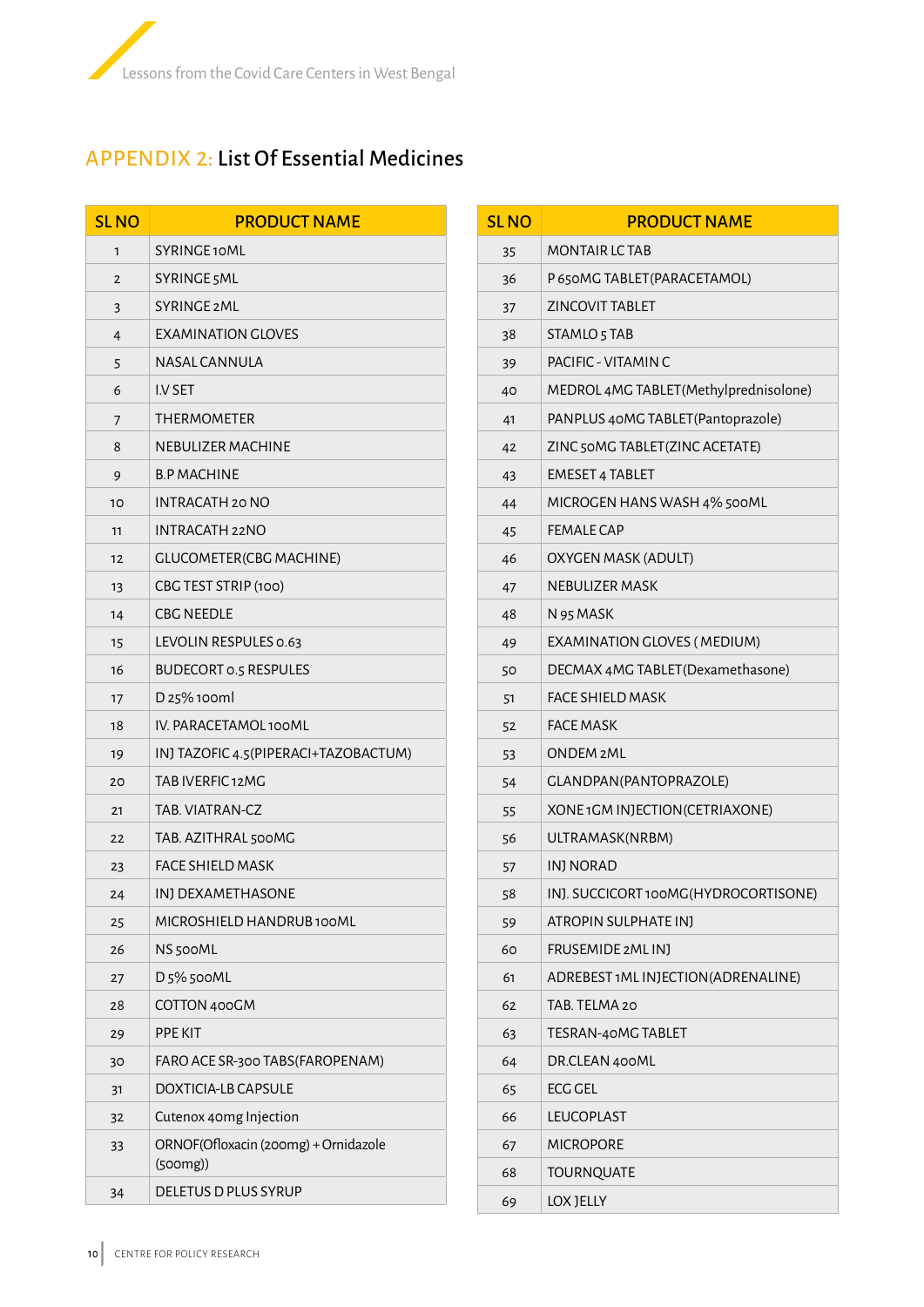

## APPENDIX 3: Patient Chart

| Facility<br>Name: |                                 | Patient ID:            | Patient<br>Name: |                                                                                                | Identification Type: □ Aadhar □ Voter ID □ Ration Card □ Other:<br>Identification Number: |                      |                                             |
|-------------------|---------------------------------|------------------------|------------------|------------------------------------------------------------------------------------------------|-------------------------------------------------------------------------------------------|----------------------|---------------------------------------------|
| Age:              |                                 | Date of Birth:         | Address:         |                                                                                                |                                                                                           | PIN code:            |                                             |
| Gender:           | $\Box$ Male<br>$\square$ Female | Referred by:           | Phone<br>Number: |                                                                                                |                                                                                           | Emergency<br>Number: |                                             |
| Religion:         |                                 | <b>Admission Date:</b> | Conditions       | $\square$ Diabetic $\square$ Hypertension $\square$ COPD<br>□ Cancer □ Heart Problem □ Others: |                                                                                           | Patient<br>Type:     | $\Box$ Inpatient<br>$\Box$ Outpatient (OPD) |

| Day              | Date | Pulse Rate | SPO <sub>2</sub> | <b>Blood Pressure</b> | <b>Blood Suger</b> | <b>Patient Condition</b>                                       | Medicines | <b>Treating Doctor</b> | <b>Comments</b> |
|------------------|------|------------|------------------|-----------------------|--------------------|----------------------------------------------------------------|-----------|------------------------|-----------------|
| 1:               |      |            |                  |                       |                    | $\square$ Improving<br>$\square$ Stable<br>$\square$ Worsening |           |                        |                 |
| $\mathbf 2$      |      |            |                  |                       |                    | $\square$ Improving<br>$\square$ Stable<br>$\square$ Worsening |           |                        |                 |
| 3:               |      |            |                  |                       |                    | $\square$ Improving<br>$\square$ Stable<br>$\square$ Worsening |           |                        |                 |
| $\overline{4}$   |      |            |                  |                       |                    | $\square$ Improving<br>$\square$ Stable<br>$\square$ Worsening |           |                        |                 |
| 5                |      |            |                  |                       |                    | $\square$ Improving<br>$\square$ Stable<br>$\square$ Worsening |           |                        |                 |
| $\boldsymbol{6}$ |      |            |                  |                       |                    | $\square$ Improving<br>$\square$ Stable<br>$\square$ Worsening |           |                        |                 |
| $\boldsymbol{7}$ |      |            |                  |                       |                    | $\square$ Improving<br>$\square$ Stable<br>$\square$ Worsening |           |                        |                 |
| $\,8\,$          |      |            |                  |                       |                    | $\square$ Improving<br>$\square$ Stable<br>$\square$ Worsening |           |                        |                 |
| 9                |      |            |                  |                       |                    | $\square$ Improving<br>$\square$ Stable<br>$\square$ Worsening |           |                        |                 |
| 10 <sup>°</sup>  |      |            |                  |                       |                    | $\square$ Improving<br>$\square$ Stable<br>$\square$ Worsening |           |                        |                 |
| 11               |      |            |                  |                       |                    | $\square$ Improving<br>$\square$ Stable<br>$\square$ Worsening |           |                        |                 |
| 12               |      |            |                  |                       |                    | $\square$ Improving<br>$\square$ Stable<br>$\square$ Worsening |           |                        |                 |

| Descharge Date |  | Descharge Type | □ Home isolation(OPD) □ Descharge □ Dead □ Self arreangement □ Referred: |  |  |  |  |  |
|----------------|--|----------------|--------------------------------------------------------------------------|--|--|--|--|--|
|----------------|--|----------------|--------------------------------------------------------------------------|--|--|--|--|--|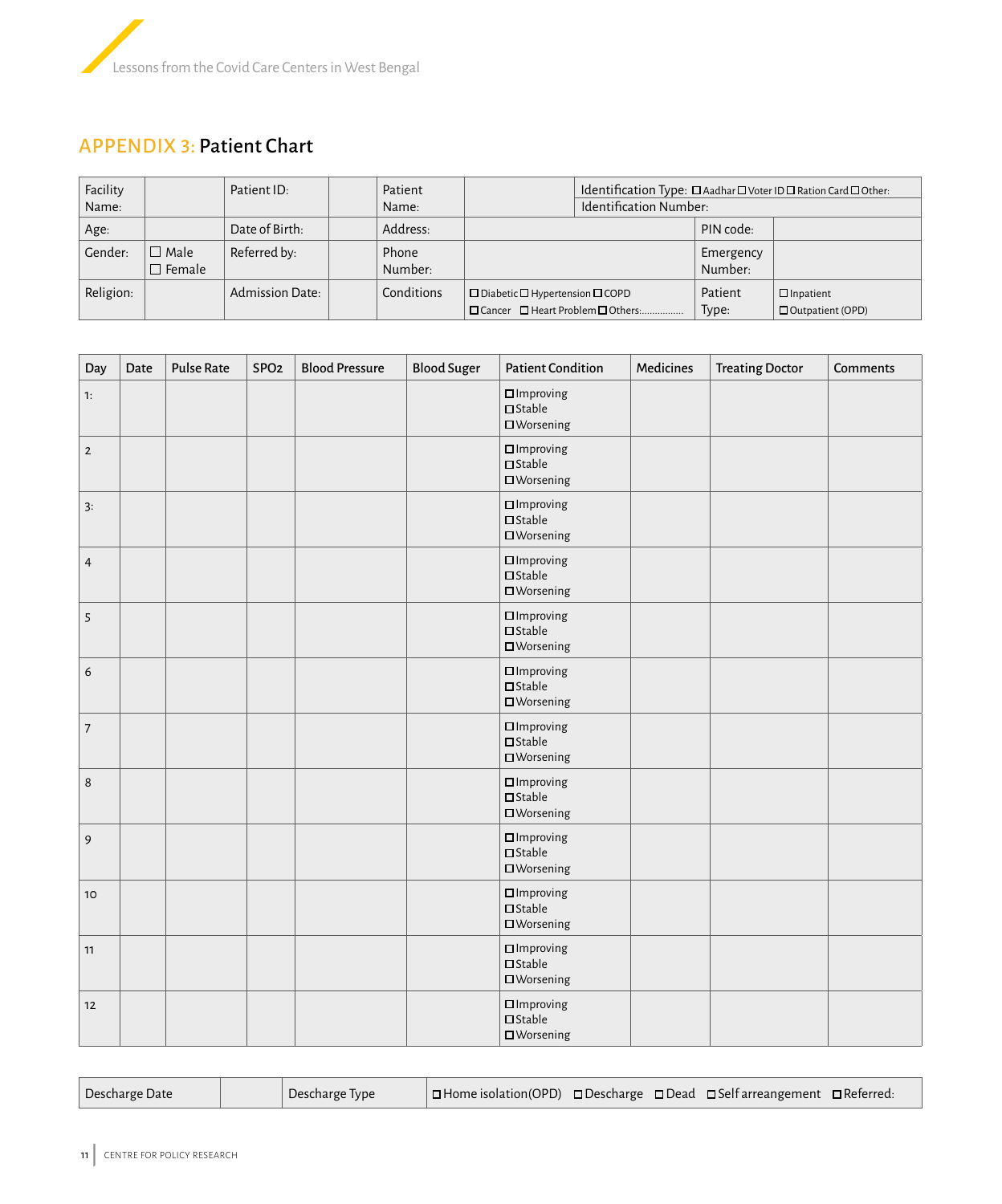

# APPENDIX 4: Cost Examples

| Day    | Medicine<br>& Surgical<br>Cost | O <sub>2</sub> Cost<br>(Oxygen) | Laboratory<br>Cost | Doctor<br>Charge | Nursing<br>Charge | Others<br>Monitoring<br>Staff | Fooding<br>Charge          | Ambu-<br>lance (Oil)<br>And Driver |
|--------|--------------------------------|---------------------------------|--------------------|------------------|-------------------|-------------------------------|----------------------------|------------------------------------|
| DAY-1  | 1656                           | 260                             |                    | 200              | 100               | 85                            | 180                        | 1200                               |
| DAY-2  | 450                            | 180                             | 700                | 200              | 100               | 85                            | 180                        |                                    |
| DAY-3  | 380                            |                                 | 60                 | 200              | 100               | 85                            | 180                        |                                    |
| DAY-4  | 420                            |                                 | 60                 | 200              | 100               | 85                            | 180                        |                                    |
| DAY-5  | 790                            | 130                             | 460                | 200              | 100               | 85                            | 180                        |                                    |
| DAY-6  | 420                            | 130                             | 60                 | 200              | 100               | 85                            | 180                        |                                    |
| DAY-7  | 420                            |                                 | 60                 | 200              | 100               | 85                            | 180                        |                                    |
| DAY-8  | 420                            |                                 |                    | 200              | 100               | 85                            | 180                        |                                    |
| DAY-9  | 150                            |                                 |                    | 200              | 100               | 85                            | 180                        |                                    |
| DAY-10 | 950                            |                                 |                    | 200              | 100               | 85                            | 180                        | 1200                               |
|        | 6056                           | 700                             | 1400               | 2000             | 1000              | 850                           | 1800                       | 2400                               |
|        |                                |                                 |                    |                  |                   |                               | <b>ALL</b><br><b>TOTAL</b> | 16206                              |

| Day   | Medicine<br>& Surgical<br>Cost | O <sub>2</sub> Cost<br>(Oxygen) | Laboratory<br>Cost | Doctor<br>Charge | <b>Nursing</b><br>charge | Others<br>Monitoring<br>Staff | Fooding<br>Charge          | Ambu-<br>lance (Oil)<br>And Driver |
|-------|--------------------------------|---------------------------------|--------------------|------------------|--------------------------|-------------------------------|----------------------------|------------------------------------|
| DAY-1 | 120                            | 260                             |                    | 200              | 100                      | 85                            | 180                        |                                    |
| DAY-2 | 135                            | 260                             | 1450               | 200              | 100                      | 85                            | 180                        |                                    |
| DAY-3 | 110                            | 180                             | 60                 | 200              | 100                      | 85                            | 180                        |                                    |
|       | 365                            | 700                             | 1510               | 600              | 300                      | 255                           | 540                        |                                    |
|       |                                |                                 |                    |                  |                          |                               | <b>ALL</b><br><b>TOTAL</b> | 4270                               |